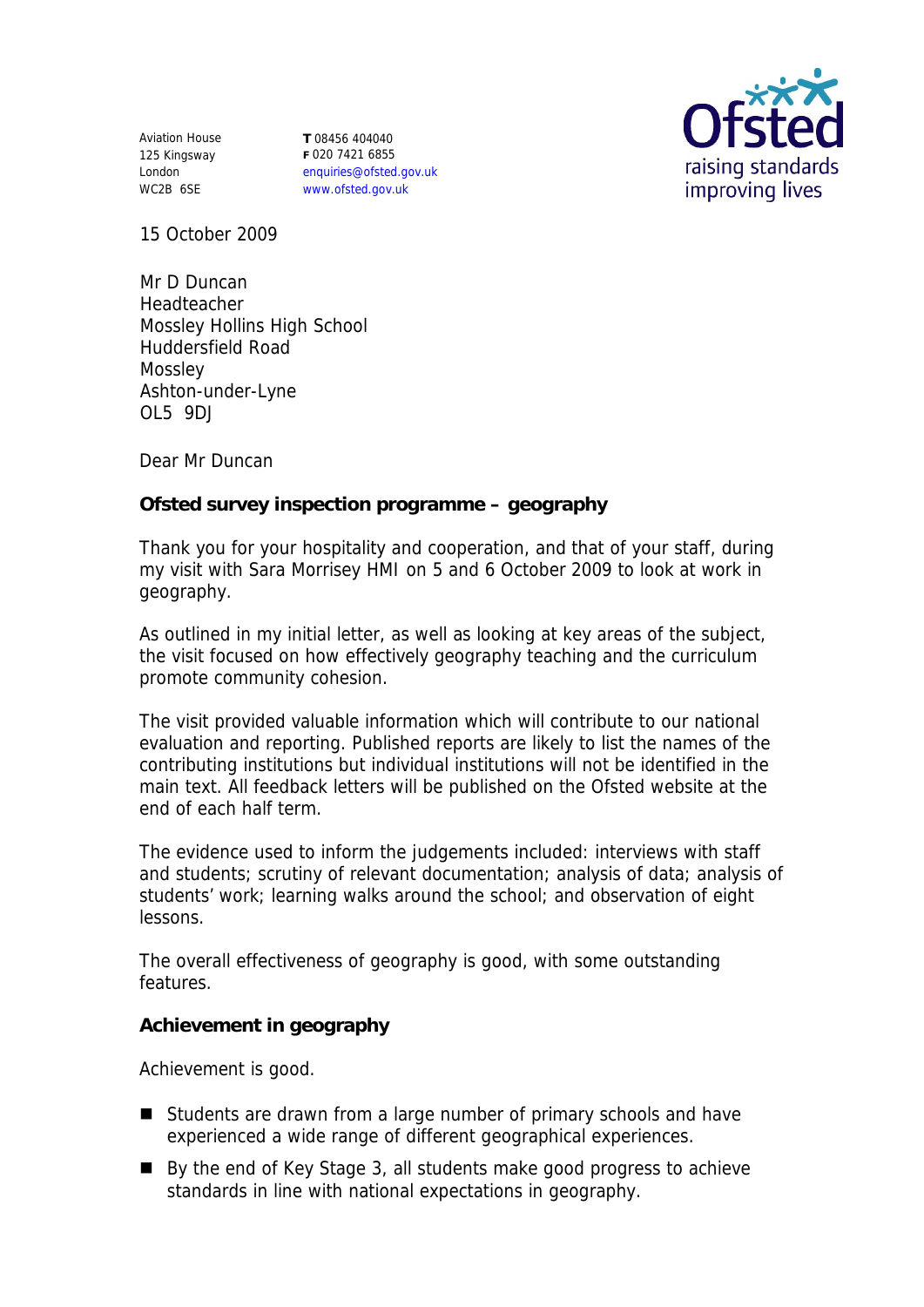- Significant numbers of students opt to take geography at GCSE. Attainment at the end of Key Stage 4 is improving and inspection evidence indicates this is currently above average.
- Effective strategies have been used to secure improvement in the numbers of students obtaining the higher grades and in eradicating underachievement. Students' geography coursework is of a good quality.
- Students acquire appropriate skills and a wide range of geographical knowledge and understanding from the challenging and enjoyable enquiry and fieldwork projects they are involved with.
- Behaviour is excellent. Students are enthused and engaged in collaborative learning in geography lessons and, as a result, develop a good range of learning and study skills through the subject.

**Quality of teaching of geography**

The quality of teaching is good.

- Teachers have good subject knowledge and are enthusiastic.
- Geography lesson planning is thorough and lessons are structured well, have a brisk pace and generally build well on previous learning. A particular strength of lesson planning is the way teacher assessments are used to plan activities that are generally matched well to students' learning needs. Highly effective questioning is used to challenge higher-achieving students in their learning.
- All of the geography teaching observed during the visit was either good or outstanding.
- Lessons are stimulating and engaging. Activities are wide ranging and chosen carefully to make lessons interesting and involve the students in enjoyable and active learning. For example, in one inspirational lesson observed in Year 9, visual images and music were used extremely effectively to stimulate high quality discussion on development issues and the differences in life expectancy between Gambia and the United Kingdom. However, in two Year 7 lessons observed during the visit, work was not matched precisely enough to students' learning needs. This resulted in a lack of challenge and students did not make as much progress as they should.
- Teachers continually check on students' understanding and, when necessary, respond well to provide support or extend learning.
- Good support from teaching assistants helps those students with special educational needs and/or disabilities to participate fully in lessons.
- All students speak highly of the geography department and the variety of work they are engaged in. They particularly appreciate the support and help they receive to improve their work.
- Teachers have high expectations. Students are regularly tested on their geographical vocabulary, knowledge and skills. Effective use is made of homework to consolidate students' learning. Geography teachers provide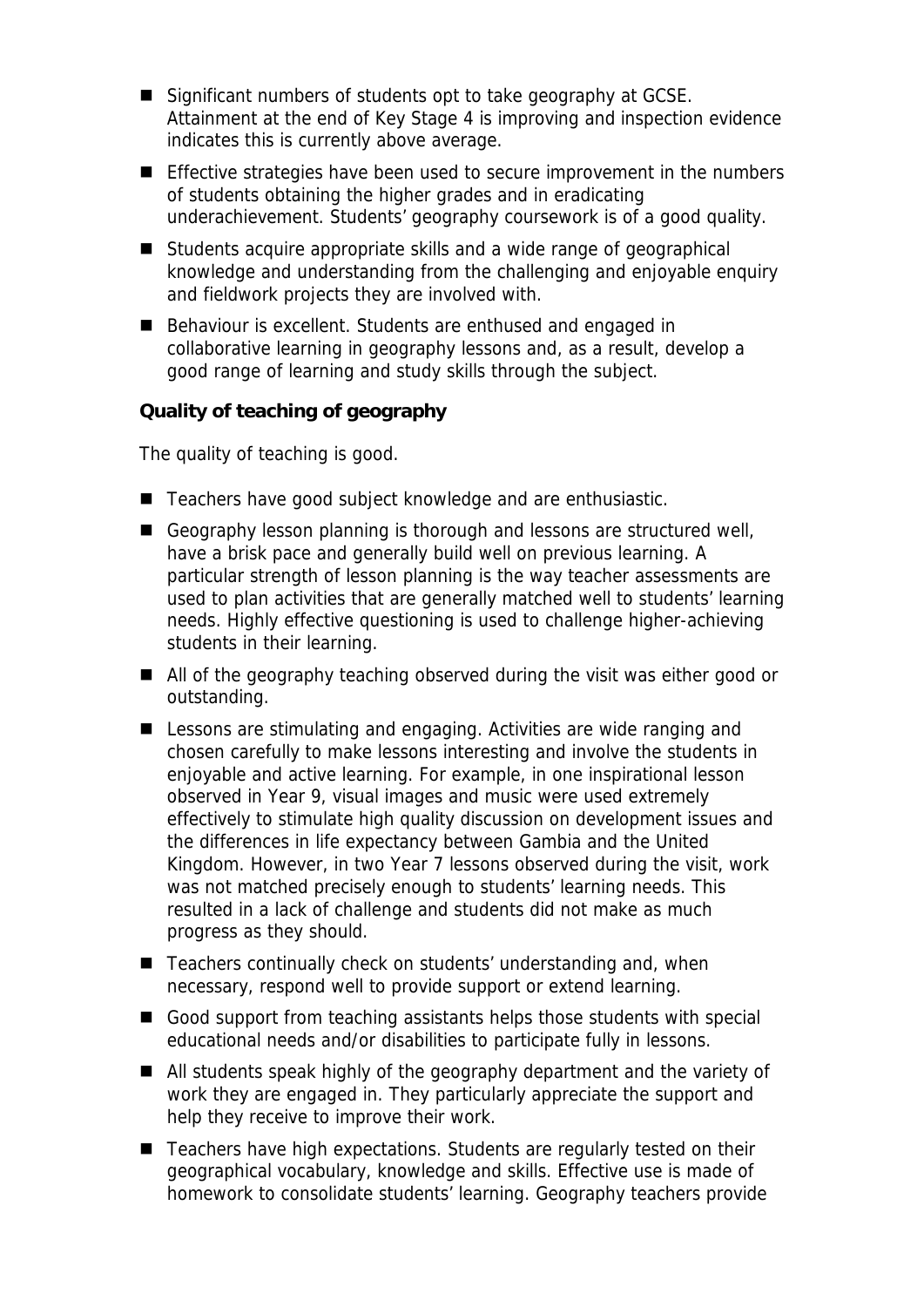detailed support for GCSE coursework and good levels of help with revision and examination technique. This is contributing well to raising attainment in the subject.

- The school has a good range of geographical resources and effective use is made of information and communication technology in teaching and learning.
- Assessment is excellent. Marking is regularly undertaken and provides very good subject-specific guidance for students on how to improve the content and presentation of their work in geography.
- Detailed end of unit assessments are used to level students' performance accurately and set challenging targets for further improvement.
- Parents receive very detailed and helpful reports in geography which indicate the level students are working at, where progress could be made and how this could be achieved.

**Quality of the curriculum in geography** 

The quality of the curriculum is outstanding.

- Geography is taught as a discrete subject in Key Stage 3 and 4 and aims to ensure students become successful, confident and responsible citizens.
- The geography curriculum is continually reviewed and enhanced. Units of work are sequenced very well to ensure continuity and progression in learning and the acquisition of a range of appropriate geographical skills, knowledge and understanding.
- There are increasing links with other humanities subjects and the school's specialisms. For example, all three humanities subjects focus on the topic of migration, in conjunction with drama work on refugees.
- Detailed attention is paid to the development of students' literacy, thinking and learning skills. Excellent links have been made between geography and independent enquiry and team-building skills.
- Very good fieldwork opportunities are provided at each Key Stage.
- Classroom and corridor displays are used well to celebrate the curriculum and students' improving knowledge and understanding of the world.
- Very good use is made of a range of topical issues in geography lessons. These engage students' interest with issues linked to social justice, poverty, sustainability and natural disasters. A particular strength of the department is the emphasis it places on development issues in Year 9 and the opportunities this provides for students to learn about inequalities and to value diversity.

**Effectiveness of leadership and management in geography**

The effectiveness of leadership and management in geography is good.

Geography is a popular and increasingly successful subject in the school.